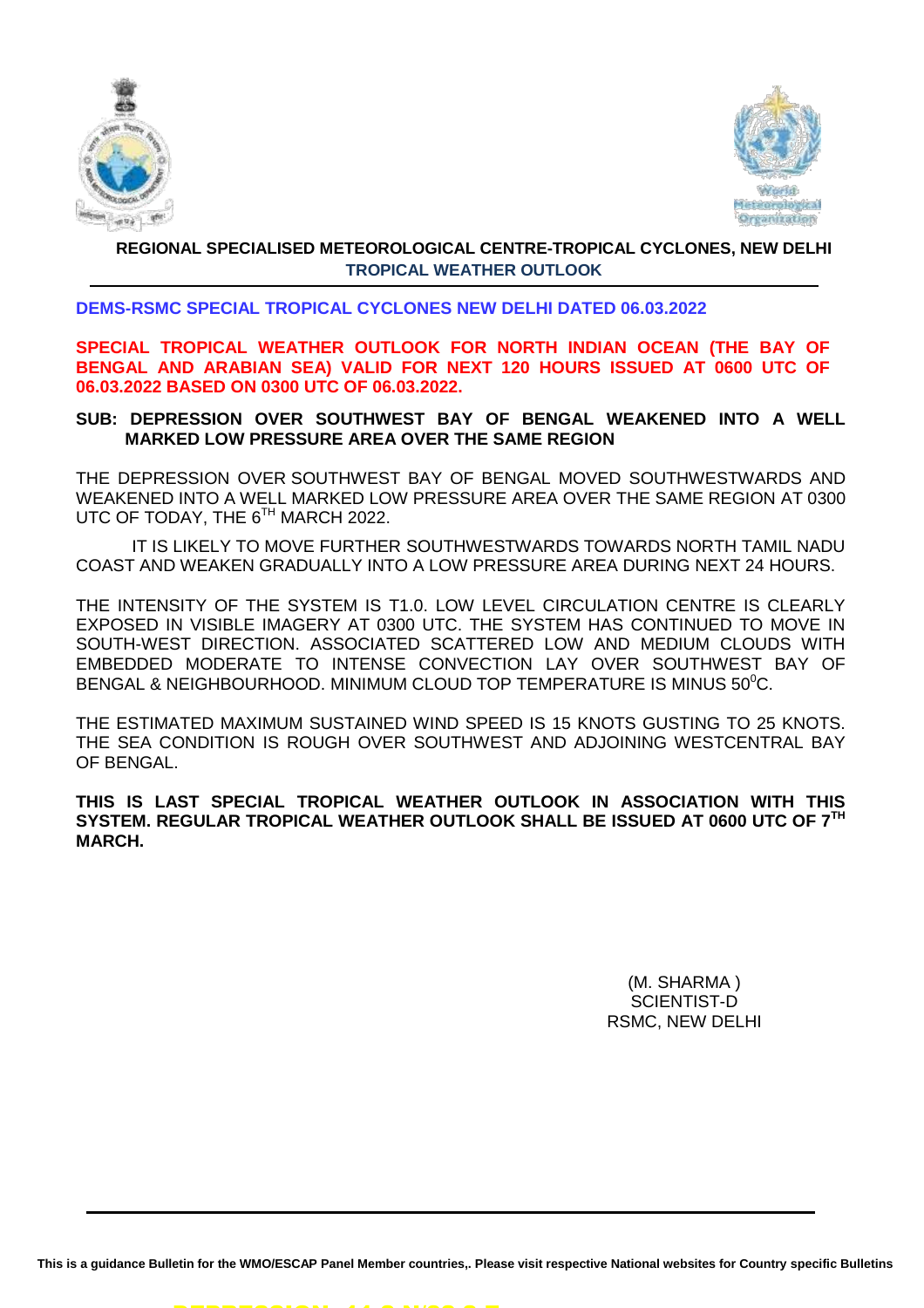SAT: INSAT-3D IMG IMG\_TIR1\_TEMP 10.8 um 06-03-2022/(0400 to 0427) GMT 06-03-2022/(0930 to 0957) IST



**L1C** Mercator

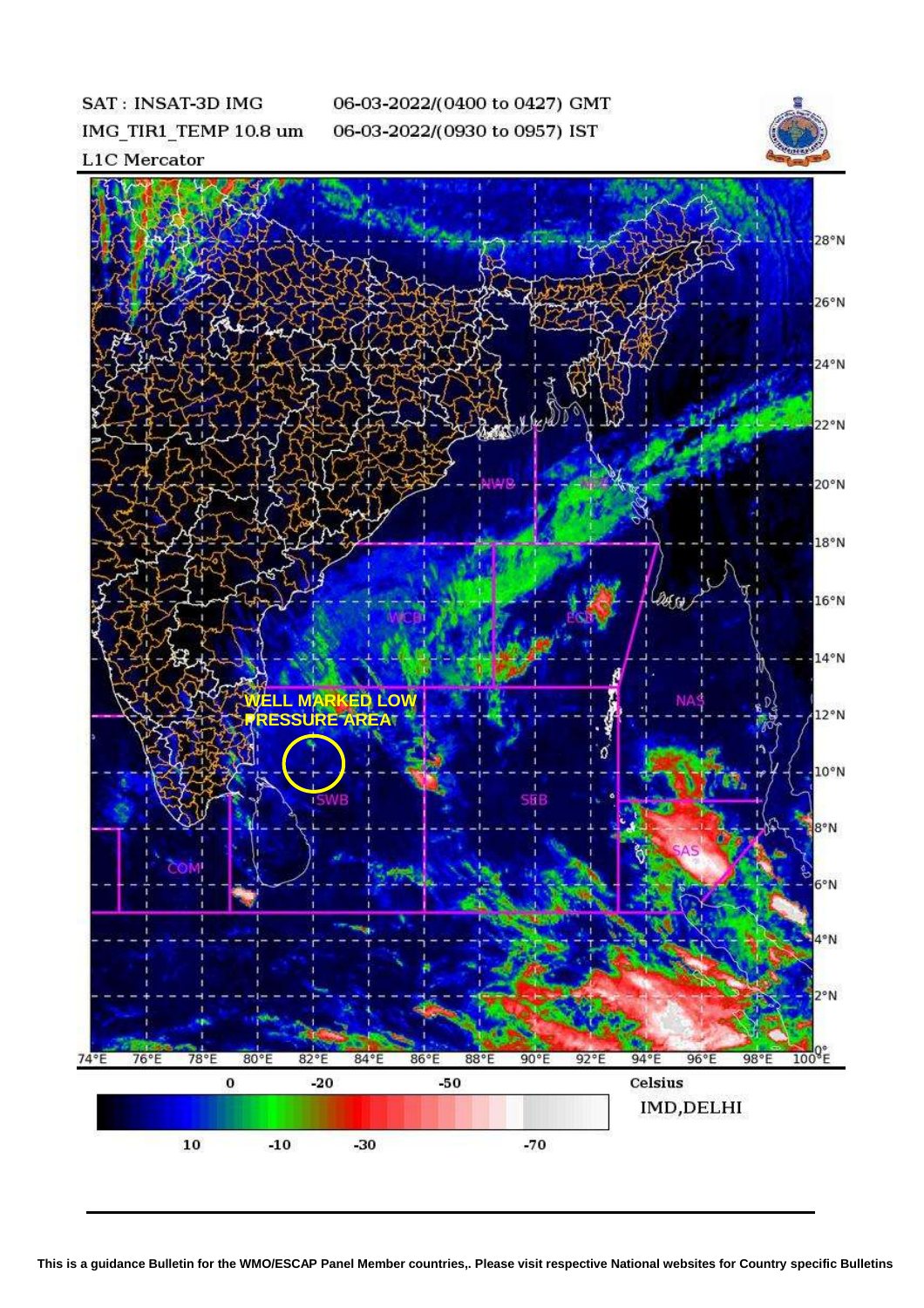

## **OBSERVED AND FORECAST TRACK OF WELL MARKED LOW PRESSURE AREA OVER SOUTHWEST BAY OF BENGAL BASED ON 0300 UTC OF 6th MARCH, 2022**